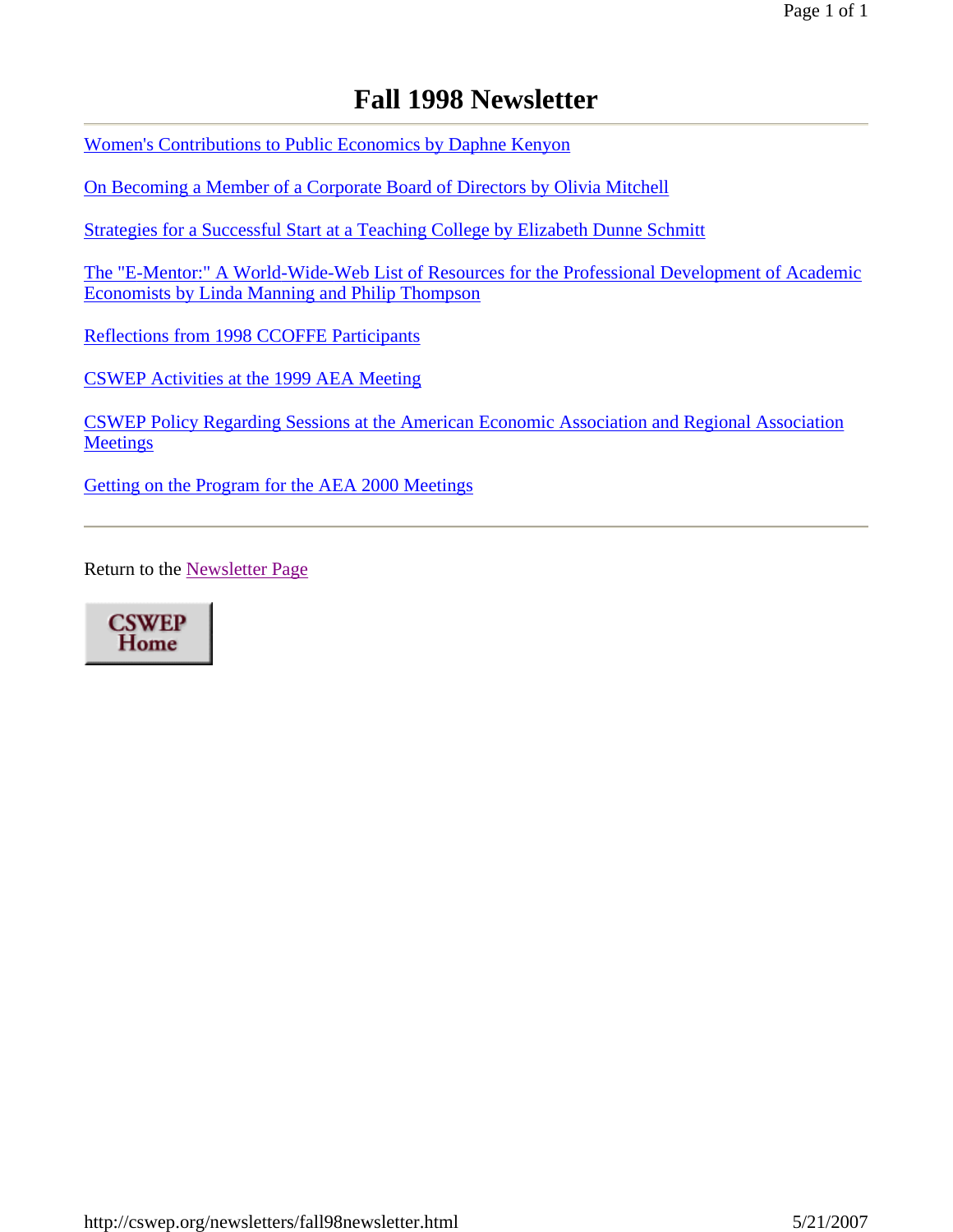#### **WOMEN'S CONTRIBUTIONS TO PUBLIC ECONOMICS<sup>1</sup> Daphne A. Kenyon - Simmons College**

This article is one of a series on women's contributions to different subfields of economics.<sup>2</sup> In this article I take a different approach than in the rest of the series. Rather than enumerating the questions asked in the discipline of public economics and noting the papers written by women on these questions, I look at statistics which measure the degree to which women have achieved stature in the field. For example, I look at the number of editorial board members of major public economics journals who are women. Furthermore, I generate hypotheses regarding the patterns I observe. I hope this approach to looking at women's contributions will help generate an action agenda that can lead to a greater role for women in the field of public economics in the future.

The research methodology was straightforward. It involved identifying public finance texts, journals, and papers and counting the number of women and men, respectively. This task was made more difficult by two phenomenon. One is that it was difficult to determine whether certain individuals were male or female from their first names. The other is that certain publications have the custom of using initials rather than first names.

Public economics is the new name for the traditional field of public finance. At the core of the field are microeconomic questions involving the spending and taxing activities of governments. I follow the classification system of the American Economic Association (AEA) according to which public economics includes these subtopics: structure and scope of government; taxation and subsidies; fiscal policies and behavior of economic agents; publicly provided goods; national government expenditures and related policies; national budget, deficit, and debt; and state and local government and intergovernmental relations. A broader definition of public economics than the one I have used here might include the related fields of urban, health, and corporate finance.

How many women economists are in public economics and what proportion of public finance economists are women? It turns out that this is not a simple question to answer. First, the membership of the AEA excludes a large number of economists--probably 40 percent of professors at four-year colleges and universities alone (Siegfried 1998: 217). Furthermore, although the AEA membership questionnaire asks respondents to identify both their fields of specialization and their sex, only 61% of members identified their sex for the 1997 directory.<sup>3</sup> My examination of the 2,007 names listed under the subfield of public economics in the 1997 AEA Membership Directory leads me to conclude that there are between 265 and 592 women in the AEA specializing in public economics, or that from 13 to 29 percent of public finance economists in the AEA are women. The AEA's Committee on the Status of Women in the Economics Profession (CSWEP) keeps a roster of women in the economics profession by field. According to the 1997 roster, there were 326 women economists in public economics.<sup>4</sup> The CSWEP roster is by design a more comprehensive list of women economists than the AEA directory, but even this list will leave out female public finance economists who choose not to belong to either the AEA or CSWEP.

How visible are women at the highest levels of the field of public economics? A search of the Web pages of the top twenty economics departments in the country shows that senior women in public economics are very rare. Current information points to only two senior women in public economics in those top departments--Anne Case, a Professor at Princeton and Michelle White, a Professor at the University of Michigan. This is not surprising since senior women in the top twenty economics departments are rare in any field. The 1997 CSWEP Annual Departmental Questionnaire reported only 30 senior women in these economics departments (meaning full professors or associate professors with tenure). The CSWEP questionnaire also found that only 6 percent of the professors and 16 percent of the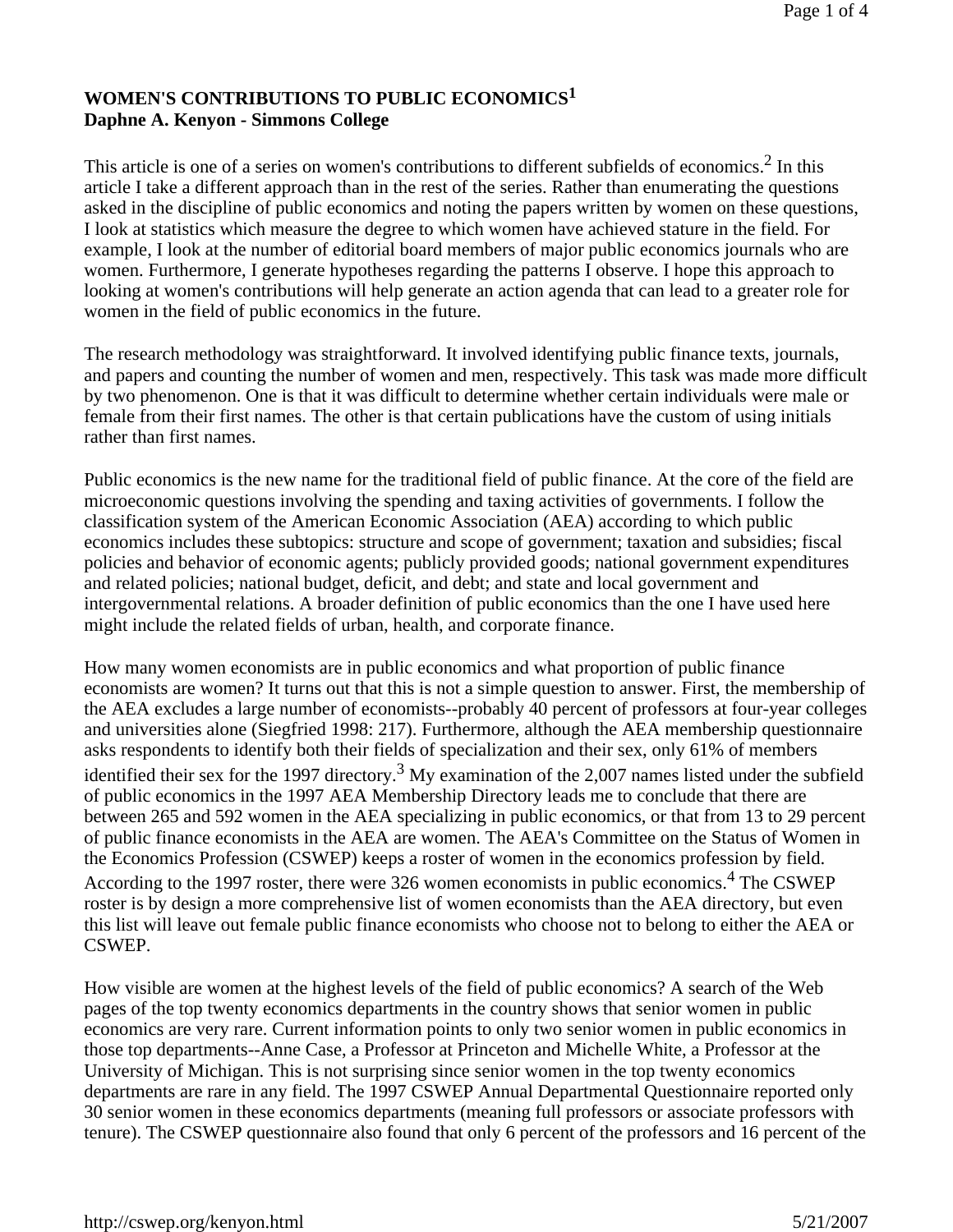tenured associate professors in the top 20 economics departments were women<sup>5.</sup>

None of the top three public economics journals--*Journal of Public Economics*, *Public Finance Review*, *and National Tax Journal*--has an editor or co-editor who is female. If one looks at the editorial boards of these journals, only 5 women, or 6 percent of the membership, is female. Julie Collins, Jane Gravelle, and Therese McGuire serve on the Editorial Advisory Board of the *National Tax Journal* and Suzanne Scotchmer is an Associate Editor of the *Journal of Public Economics*. Ann Friedlander is the only woman listed as a member of the Editorial Board of the May 1998 issue of *Public Finance Review,*, but she passed away several years ago.

Other measures of the degree of women's academic stature or visibility at the highest levels include the following. None of the authors of articles in the prestigious *Handbook of Public Economics* is a woman<sup>6.</sup> The 1998 National Bureau of Economic Research "Family List" of affiliates in the public economics field included only 9 women, which constituted 12 percent of the list. These women are Anne Case, Julie Cullen, Nada Eissa, Leora Friedberg, Caroline Hoxby, Hilary Hoynes, Brigitte Madrian, Hilary Sigman, and Ann Witte. Of 15 public finance texts published since 1987, four are coauthored by women and a male co-author; only one (a readings book) is authored by a woman, Eleanor Brown. The women co-authors are Jacquelene Browning, Catherine Elliot, Marilyn Flowers, and Peggy Musgrave.

Not all female public economics professors work in economics departments. Highly visible senior women in academia with positions outside traditional economics departments include Helen Ladd, Sanford Institute of Public Policy, Duke University; Therese McGuire, Institute of Government and Public Affairs, University of Illinois; Olivia Mitchell, Wharton School, U niversity of Pennsylvania; Janet Pack, Wharton School, University of Pennsylvania; and Susan Rose-Ackerman, School of Law, Yale University. Janet Pack is Editor of the *Journal of Policy Analysis and Management*, an interdisciplinary journal which publishes a lot of applied public economics research.

There are a number of highly ranked senior women working in nonacademic public economics positions, many of them in Washington, DC. The most eminent is Alice Rivlin, Vice Chair, Board of Governors of the Federal Reserve System. Others include Geraldine Gerardi, Director of Business Taxation Division, U.S. Department of the Treasury; Jane Gravelle, Congressional Research Service, Library of Congress; Rosemary Marcuss, Deputy Director, Bureau of Economic Analysis; Marilyn Moon, Senior Fellow, The Urban Institute; June O'Neill, Director of the Congressional Budget Office; and Christine Wallich, Country Director, The World Bank. Alicia Munnell, now a professor at Boston College, recently served as a Member of the Council of Economic Advisors. Senior women in public finance outside of Washington, DC include Katherine Bradbury, Vice President, Research Department, Federal Reserve Bank of Boston and Yolanda Kodrzycki, Assistant Vice President, Research Department, Federal Reserve Bank of Boston.

What about female-authored public economics working papers and articles, and the presence of women in public economics sessions at professional meetings? Turning first to articles published in the most visible public economics journals over the last three and a half years we find that 15 percent of *National Tax Journal*authors, 10 percent of *Public Finance Quarterly/Public Finance Review*authors, and 10 percent of *Journal of Public Economics* authors were women. The more applied and interdisciplinary *Journal of Policy Analysis and Management* had 24 percent of its authors who were female over the same time period. A search for public economics articles in three prestigious journals was also conducted. Over the last three and a half years, there were many more public economics articles published in the *American Economic Review* than in the *Journal of Political Economy* or the *Quarterly Journal of Economics.* Eleven percent of the authors of public economics articles in the American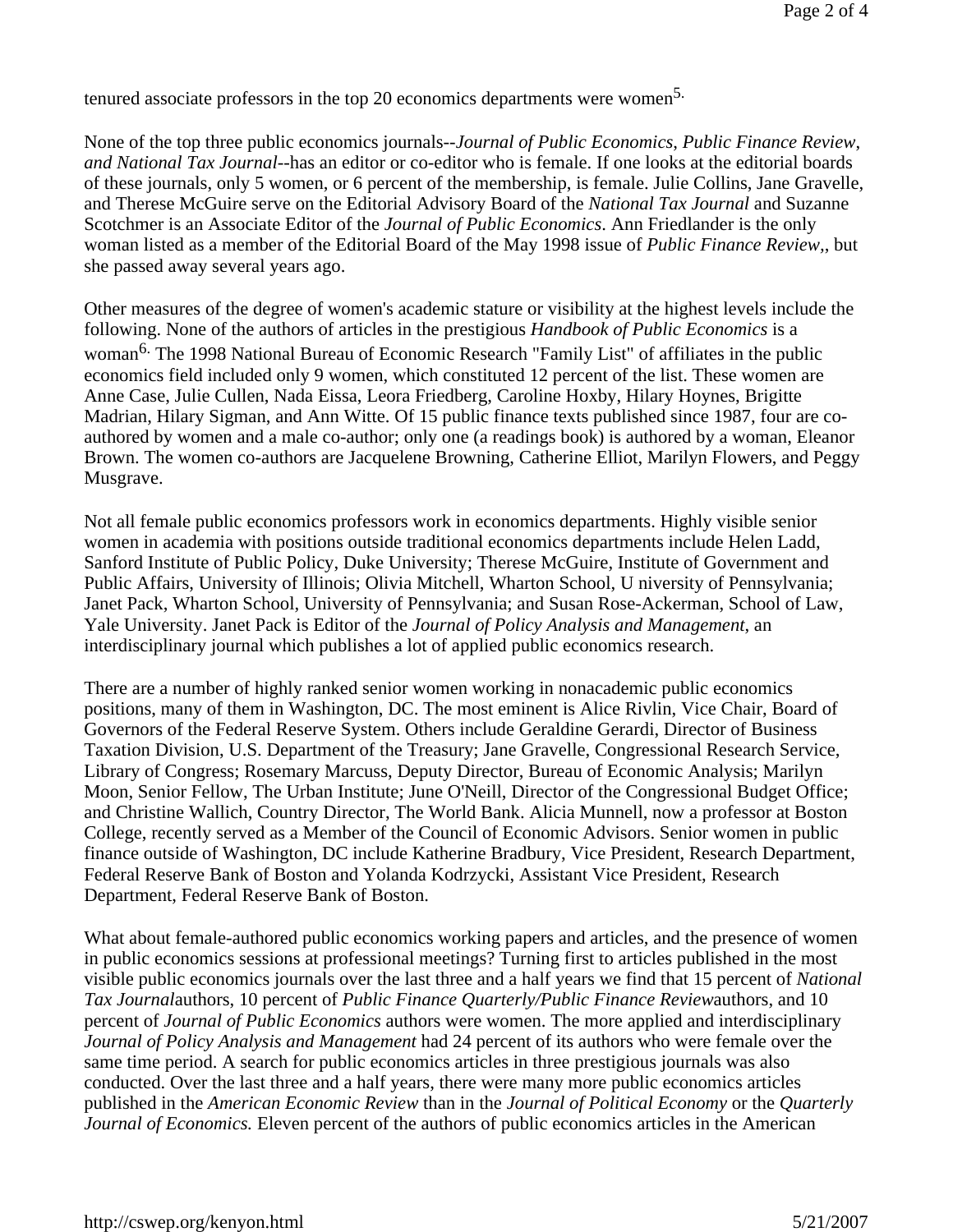Economic Review over this time period were women. We found no female authors of public economics articles in the *Journal of Political Economy* and the *Quarterly Journal of Economics* over the last three and a half years.

An often-cited series of working papers in economics is that of the National Bureau of Economic Research (NBER). From 1995 through mid-year 1998, 10 percent of the NBER working paper series authors in the field of public economics were women. Public economics sessions at the annual meetings of the AEA had a greater proportion of participants who were women. Nineteen percent of all the participants of public economics sessions at the 1996, 1997 and 1998 AEA meetings were women. Female representation was less for AEA sponsored sessions (15 percent) than for sessions sponsored by the Society for Government Economists (28 percent). Women are more well represented at the annual meetings of the National Tax Association (23 percent of the participants at the 1997 meeting were women) and at the annual meetings of the Association for Public Policy Analysis and Managment (35 percent of the participants at the 1998 meeting will be women).

What are we to make of the apparent gender gap in the field of public economics? That such a gender gap exists can hardly be surprising given the statistics presented on the academic economics profession as a whole in the annual CSWEP Departmental Questionnaire and elsewhere (Kahn 1995 ). However, some of the patterns in the gender gap are illuminating. There is a fair amount of serendipity in the patterns of representation by gender. Women have apparently been able to have greater involvement in meetings of the NBER than on the editorial board of the *Public Finance Review* for example. Furthermore, it appears that the so-called glass ceiling is more constraining in top economics departments than in top departments outside of economics, and that the opportunities for advancement for women in public economics are greater in government than in academia. What actions might be taken in light of the statistics presented here? It seems that certain journal editors should be encouraged to be more inclusive in their invitations to potential editorial board members. In addition, any efforts to restrict sessions offered at the annual AEA meetings should be monitored. A decision to restrict the number of sessions offered by the Society of Government Economists, for example, would appear to have a particularly deleterious effect on women's opportunities to participate in the meetings.

#### References

Albelda, Randy, *Economics and Feminism: Disturbances in the Field*. New York: Twayne Publishers, Prentice Hall International, 1997.

Kahn, Shulamit. "Women in the Economics Profession." *Journal of Economic Perspectives*, Fall 1995: 9:4, pp. 193-205.

Siegfried, John J. "Who Is a Member of the AEA?" *Journal of Economic Perspectives*, Spring 1998: 12:2, p. 221.

<sup>1</sup>Many thanks to Olga Kissin and Lora Slomich who were able research assistants for this article. Thanks also to the Simmons College Fund for Faculty Development for partial funding for the necessary research assistance. I also benefited from helpful conversations with Therese McGuire at an early stage of this project.

 $2$  See Spring and Fall 1996 issues of the CSWEP Newsletter for Gal-Or and Slade's "Women's Contributions to Industrial Organization"; Fall 1995 for Connelly's "Women's Contribution to Economic Demography"; and Spring and Fall 1992 for Blau and Ferber's "Women's Contributions to Labor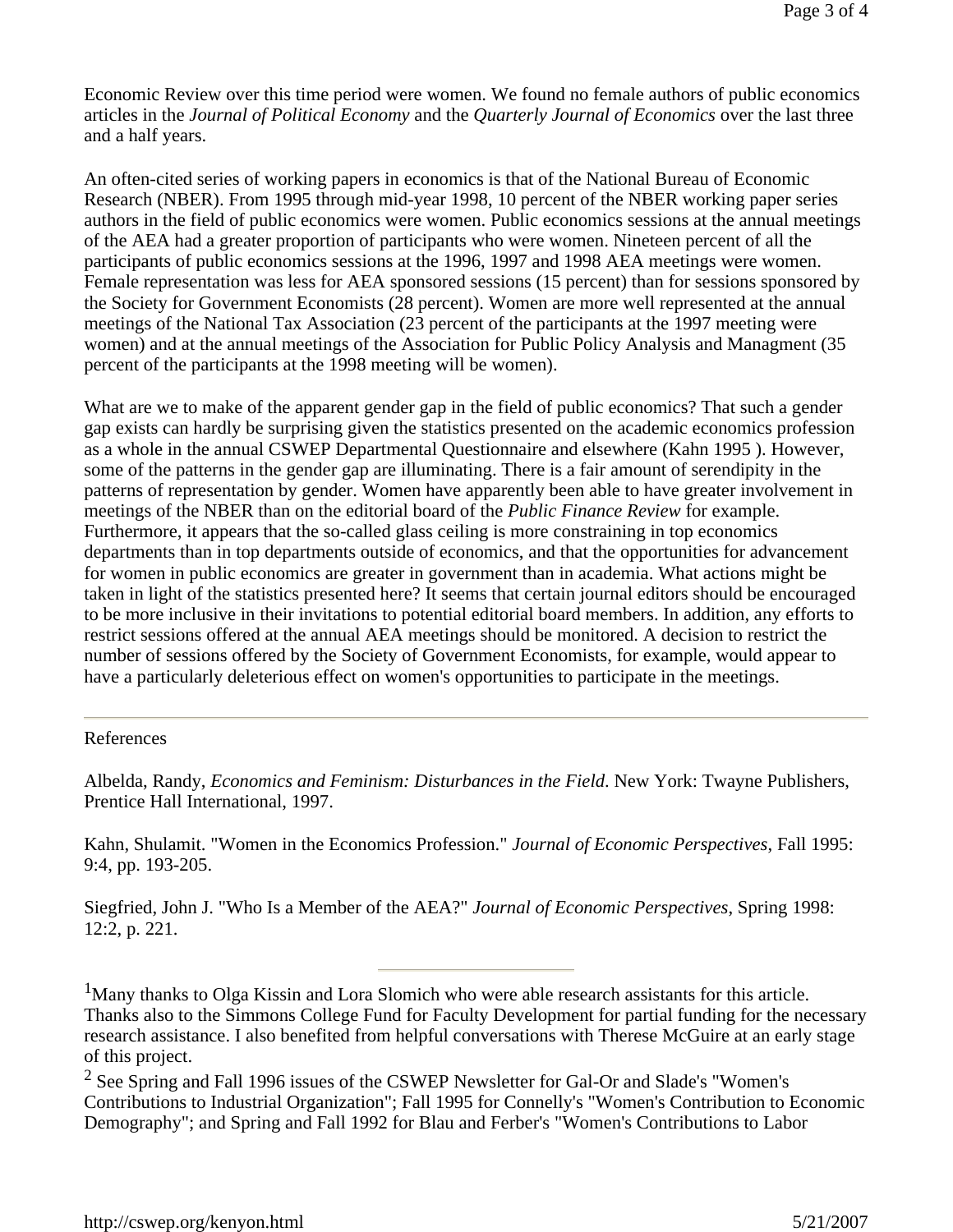Economics."

<sup>3</sup> *The American Economic Review*, December 1997, 87:6, p. 685. The number of AEA members in 1997 is from Siegfried, 1998: p. 221.

4 Computed from The American Economic Association, Women in Economics: The CSWEP Roster, December 1997. According to another compilation, there were 206 women economists in the AEA specializing in public economics in 1993, and women accounted for 13 percent of the AEA membership specializing in public economics in that year (Albelda, 1997: 46).

5 Preliminary results of 1997 CSWEP Annual Departmental Questionnaire, distributed to CSWEP Board on September 25, 1998. Seventeen of the top 20 economics departments completed the survey.

<sup>6</sup>*Handbook of Public Economics*, Vol. 1. Amsterdam: North-Holland (An imprint of Elseview Science), 1985 and Auerbach, A. J. and M. Feldstein, eds., *Handbook of Public Economics*, Vol. 2. Amsterdam: North-Holland, 1987.

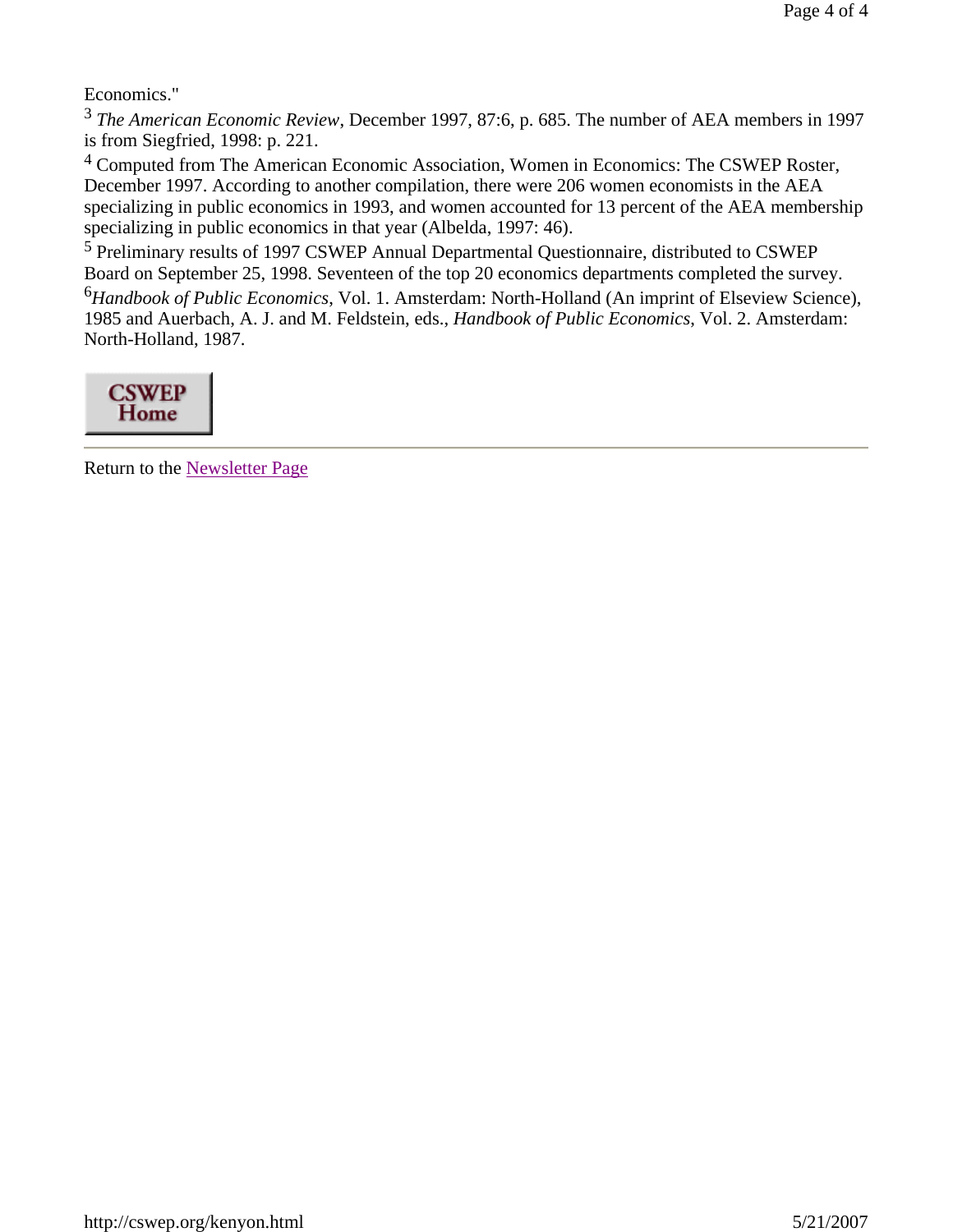#### **On Becoming a Member of a Corporate Board of Directors Olivia Mitchell - The Wharton School, University of Pennsylvania**

The call was from a well-known executive search firm, after final exams were over at Penn in May. The caller revealed little, other than the fact that my name had been mentioned as a possible Board member of a large publicly-traded firm in the insurance field. Would I be interested in moving the process a step further? With interest, I replied in the affirmative, depending on the company and what the time demands were anticipated to be. After all, exams were graded and the summer stretched out ahead.

Several days later, the CEO of a major insurance brokerage firm invited me to New York for further discussion. On scheduling the meeting, I immediately turned to intensive research on the firm searching Lexis/Nexis and the web, analyzing the company's past several annual reports - with special attention to the footnotes! - and contacting colleagues who knew the industry and the other members of the Board. Since I teach insurance, I had a reasonably good idea of the burning issues facing the industry, as well as some of the upcoming challenges. But it became much more intense when the health of the company (not to mention my own legal liability) would be at stake!

The main queries I asked myself prior to our initial meeting was what contribution I could make to the firm, and whether joining the Board would impose any limits on my research and teaching agenda. Doubts were soon dispelled, since the company had long had a tradition of an academic on its Board, to add a dispassionate and forward-looking perspective to ongoing discussions. Indeed, my academic precursor had reached the mandatory Board retirement age, but he remained active in Board matters and soon became a trusted friend and colleague. The fact that I had written widely and expressed myself publicly on a range of private and public insurance issues did not appear to concern the corporate managers, nor the other Board members with whom I met. The prospects for the company were also positive: the CEO had done an excellent job of reversing some problems experienced prior to his arrival several years beforehand, and the strong Board was supportive of his efforts. Another issue I also became sensitive to, after talking with other faculty involved with corporate management, was that the key to an effective Board is whether a cooperative working relationship is established between inside and outside members. On this front I was soon satisfied.

Around the time of the shareholder meeting at which I was elected to the Board formally, I had the opportunity to participate in the Wharton/SpencerStuart Director's Institute. This is a valuable, and intense, three-day seminar for people joining or forming a corporate board. The session emphasizes hands-on experience, achieved by immersing participants in a hypothetical - but quite practical - case study. Its realism was driven home when I received the stack of required reading the night before the session began - it weighed about 15 pounds! The plot we faced on this case study unfolded as we "attended" a Board meeting of MegaMicro Inc., a fictional global company of \$2.5B in sales. The previous Board had acquired a large process-control firm, leaving it to us to merge (and downsize) the new Board, to handle an industrial accident at a plant first "reported" by CNN in real time during the meeting, to respond to a negative report by a financial analyst, and to structure the CEO's compensation and succession plan. Roles were played by experienced corporate CEOs and Board members in a simulated Board meeting along with sessions of the Audit, Compensation, and Nominations committees. After each session, participants offered fascinating critiques and commentary on decisions made and processes for coming to decisions.

Moving from the classroom to reality afforded me a crash course in a wide range of new issues somewhat more time-consuming than anticipated, for sure, but much more engrossing. In the first few months, we examined and made several new acquisitions after intensive study and a detailed analysis of a wide range of issues. Then, around the end of the year, another company approached us with a purchase offer, one we eventually voted to accept. The winter holiday was consumed by meetings,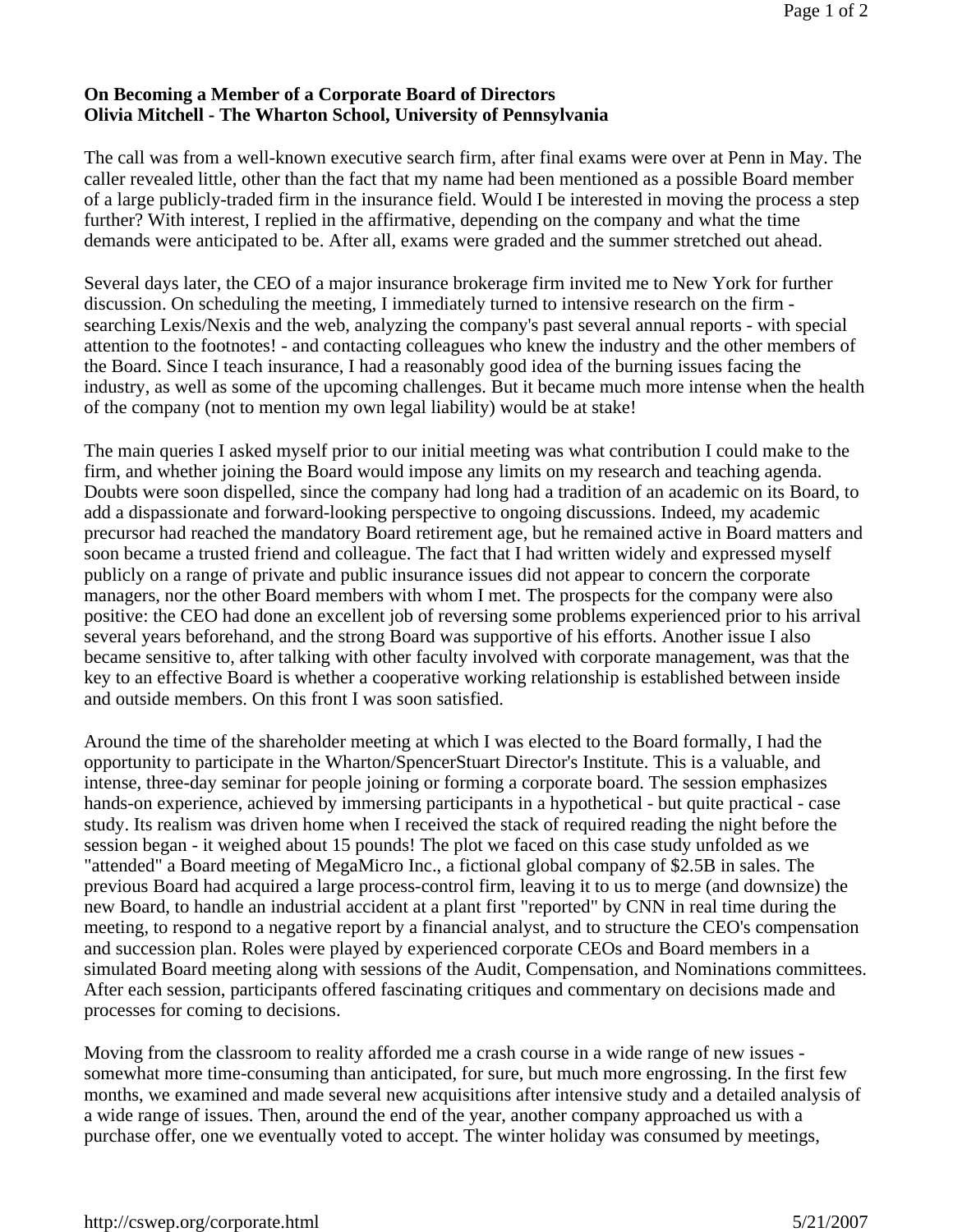conference calls, and additional reading as the process of due diligence went forward. Casts of hundreds were involved, from lawyers to accountants to financial analysts. Eventually, it became clear that the shareholders' interests would be best served by the sale, so the signatures were applied to the final document, and the Board I had just joined came to its necessary end. It all happened rather quickly, sooner than I had anticipated, but undoubtedly at the right time for those in whose interest we acted.

What lessons did this academic economist take from an admittedly short but intense time on a corporate Board? First, there is a tremendous amount of work involved, particularly in a merger situation. Second, it is an exhilarating experience, one rich in stories for future generations of MBA students. Third, it prompted me to study the Wall Street Journal with an entirely new urgency! Fourth, it gave me an opportunity to "market test" ideas about executive compensation, pension design, insurance regulation, and global expansion, ideas that economists too often discuss only in the classroom. Finally, it introduced me to a creative, talented, and responsible set of colleagues who had strong opinions, argued them effectively, and came to a consensus collaboratively. It was simply fascinating.

A question I am sometimes asked is "how do I join a corporate Board?" The answer is that it is essential that you be recognized as a "player" in your field, with the ability to communicate with a wide range of people in government, business, and academia. It doesn't hurt to serve with nonprofit organizations; for instance, many former CSWEP Board members sit on corporate Boards. It also helps to be knowledgeable about and interested in the core business of the firm and in learning more about how it functions. But most crucially, a Board member is selected based on her professional and public reputation for collegiality and contributions to public and private debate, as well as her ability to work well with a wide range of people.

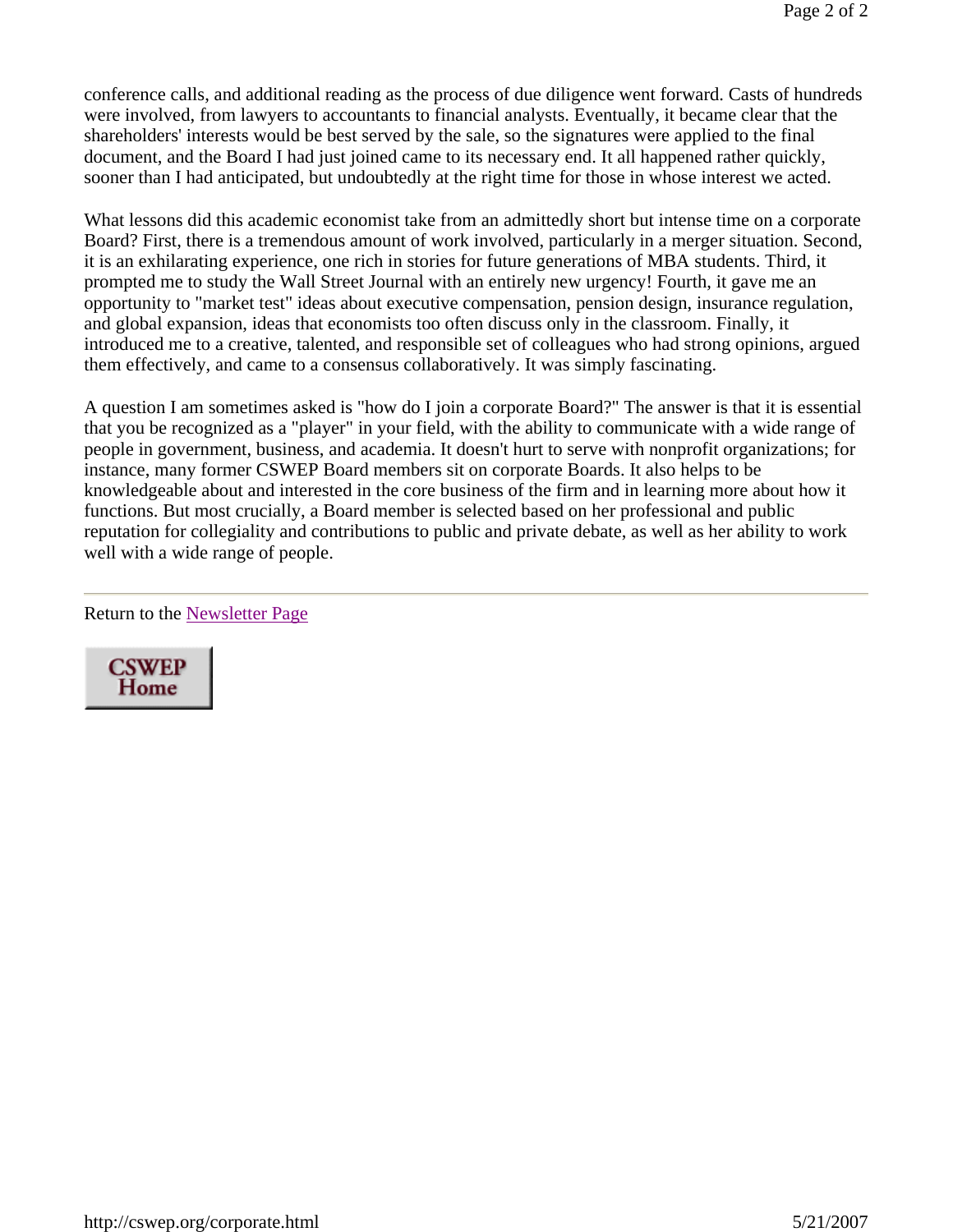#### **Strategies for a Successful Start at a Teaching College Elizabeth Dunne Schmitt - SUNY, Oswego**

I joined the economics department of SUNY Oswego in the Fall of 1995 as an assistant professor. Having gone straight through from my undergraduate degree to the Ph.D. program, this was my first full time job. Although I received some invaluable advice from my doctoral faculty advisors, much of it was geared towards success at a Ph.D.-granting institution. After three years on the job, I now have a new perspective on how to succeed at a 4-year teaching institution, and on this basis I offer advice to others starting out in an academic career at a teaching college.

New faculty at 4-year institutions face a unique challenge in finding a mix of teaching, research, and service productivity, that will lead to tenure. Of course the optimal mix will vary not only across institutions, but also across departments within the same institution. That is why it is so important to consult with the department chair and other senior faculty to develop a set of goals and expectations about what constitutes excellence in each of the three areas. I have been fortunate in this aspect, as my department has set down very clear guidelines and I undergo a review every semester.

Despite ongoing debates about what teaching evaluations really measure, colleges increasingly rely on student evaluations to gauge teaching effectiveness. For this reason it might be tempting for new professors to inflate grades in an attempt to achieve positive evaluations. However I strongly encourage new professors to consult with senior faculty about a grading scale and aim for an average grade point in the middle of the department distribution. Economics departments concerned about academic standards frown on a grading distribution that is "too high", while departments concerned about enrollments and retention frown on a grading distribution that is "too low". As for earning solid evaluations, I find that students, regardless of the grade earned, respond well to frequent feedback, scheduled review sessions before exams, and generous office hours. Students can be aggressive about arguing for a grade they did not earn, and I perceive that this is a more pervasive problem among female faculty. But clear guidelines, given in writing at the beginning of the semester, are a powerful tool to head off such conflicts.

It is always best to start a teaching position with a completed degree; indeed many schools require it. However, that is not always practical when graduate funding is limited. I did not defend my own dissertation at the University of Iowa until two years after taking my job, a fact that significantly slowed my research productivity. Most 4-year institutions expect some research productivity as a condition for tenure, though limited travel budgets and lack of peers in one's field can make research particularly challenging at a smaller school. I have found that it is essential to schedule blocks of time that can be devoted to research; otherwise it is too easy to let teaching duties and service commitments consume all the available time. I recommend attending one or two professional conferences each year. If small children make travel difficult, try to participate in an interdisciplinary workshop series at your schoolfeedback from colleagues outside of your field can still be helpful.

I have found that serving on college-wide committees is an excellent way to meet faculty outside of your department, but too many service activities in the early years can cut into research time. It is a good idea to pick one or two committees, and to politely yet firmly decline other invitations. Committees also vary substantially in the time commitment required, so try to maintain a balance.

As I now move into my fourth year at SUNY Oswego, I have no regrets about choosing to work at a college where teaching effectiveness is highly valued. With some careful planning and a lot of hard work, the early years can be productive ones, laying the groundwork for a successful career in the classroom, on the campus, and in the profession.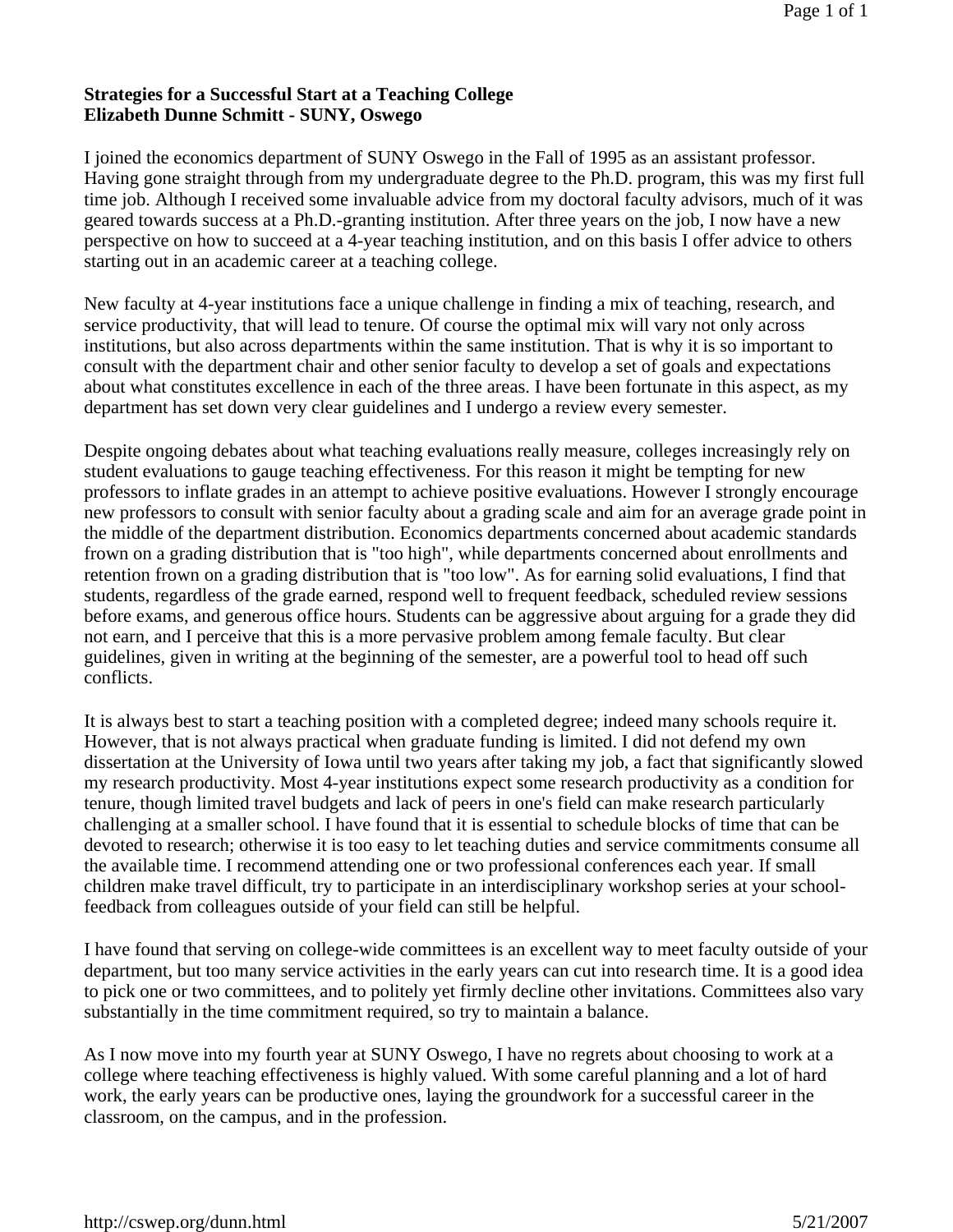#### **The "E-Mentor": A World-Wide-Web List of Resources for the Professional Development of Academic Economists Linda M. Manning (University of Missouri-Rolla) and Philip B. Thompson (University of Missouri-Rolla)**

One widely accepted way to increase the changes of success of a new faculty member is the establishment of a relationship with a mentor, usually a senior faculty member, who serves as a trusted guide through the transition from graduate student to the tenure track and beyond. New faculty members need advice and support in a number of areas, including research and teaching techniques; finding and obtaining relevant career-related resources; the norms and expectations of the professorate in general and those of their specific campus; the institution's bureaucratic and political organization; protection from grave mistakes; and defense when the protegee's performance or character is publicly questioned (adapted from Blackwell, 1989, p. 13)

Each new economics faculty member should have a mentor, but all too often one is not available. This may be especially true for new female faculty, since only 8.4% of tenured full professors and 15.4% of tenured associate professors at U.S. Ph.D.-granting economics departments are females (Bartlett, 1998), and both parties may be reluctant to enter a male mentor/female protegee relationship. In order to help fill the gap when no actual mentor is available, and to provide assistance when one is available, we have constructed an annotated list of printed and electronic resources for new faculty. These include resources about teaching, research, service, and specific skills and knowledge that transcend these three basic areas. Compiling the list is an on going project, maintained and frequently updated electronically, and can be viewed on the World-Wide-Web at the following URL:

http://www.umr.edu/~lindam/mentoring/mentor.htm.<sup>1</sup>

The list includes only a fraction of the resources available - those we have found most useful in our own careers as either junior faculty or mentors. Some are specific to the experiences of economics faculty, while others are more general, but all of them give valuable information and insights to new faculty members. This list is divided into sections, each of which addresses a different facet of an academic economist's career.

A very important concern for new faculty is generating original scholarly works and obtaining financial support for research, and mentoring can have a significant influence on new faculty development in this area. We provide a list of resources about improving research skills, the article writing and review process, locating research and grant opportunities, and writing successful proposals.

Teaching is also important, and the list includes a variety of teaching-related items. These resources contain very little about what should be taught, but instead concentrate on the processes of teaching and learning: teaching techniques, the use of classroom technology, and the evaluation of teaching and teachers.

Next, although research and teaching are viewed (correctly) by most faculty as their primary professional responsibilities, it is crucial to establish the appropriate balance between these activities and service responsibilities. New faculty must understand both the opportunities and risks involved in order to make the most of service commitments. Further complicating matters, these professional tradeoffs must be made against a background of the new academic's personal life. Accordingly, sections of the resource list provide valuable insights for striking the appropriate balance among these basic professional activities as well as between professional and private aspects of life as an academic.

Since a primary goal of tenure-track members is to obtain tenure, and since expectations and processes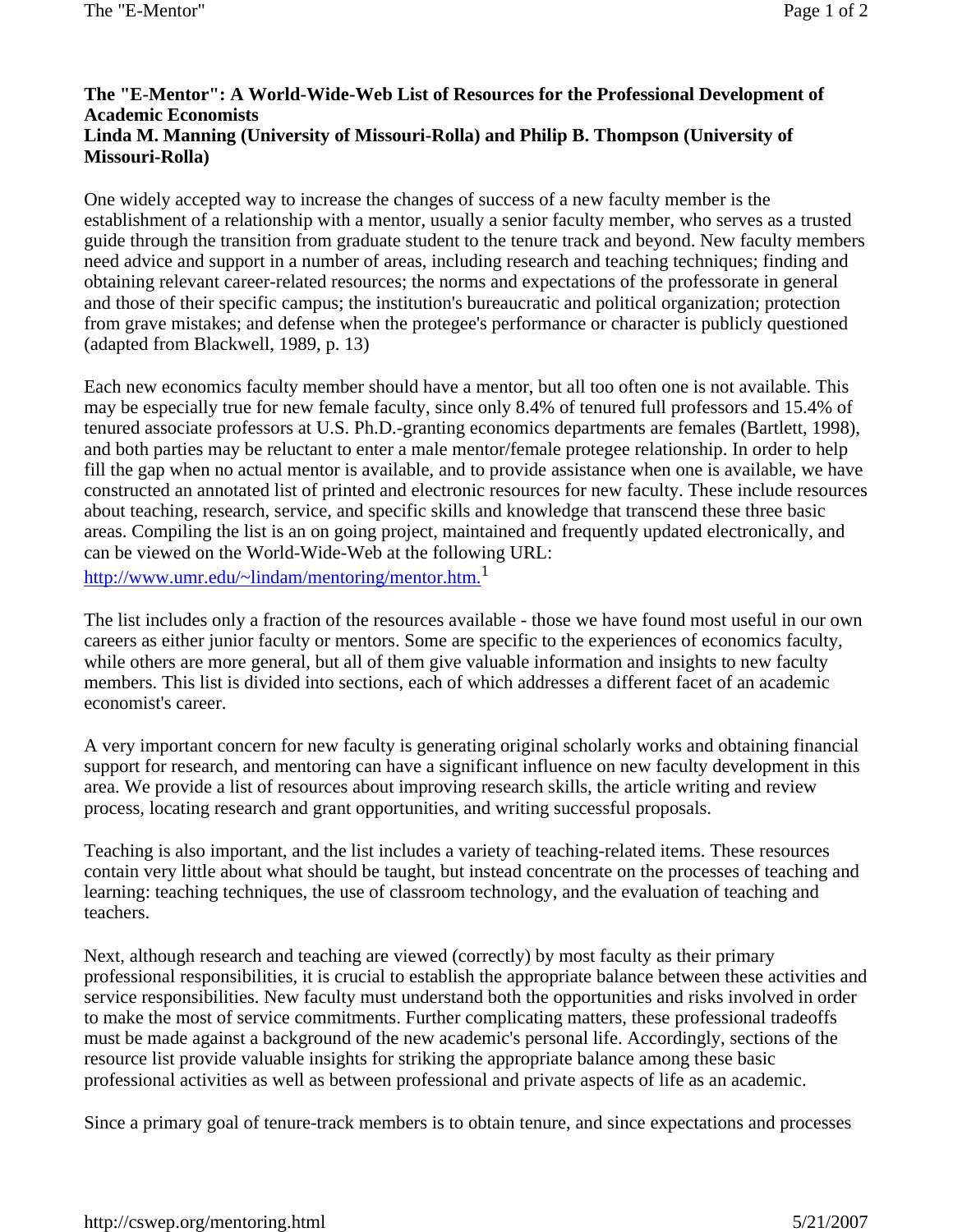vary greatly across institutions and economics departments, the new faculty member must identify the steps to take (and those to avoid) in order to obtain tenure. Institution-specific characteristics of the tenure process may be obtained from colleagues and written procedures, and the resources appearing in this section of the list provide more general guidance concerning the process.

Finally, we also include in the resource list sections devoted to other topics of interest to academic economists, such as networking and issues for faculty who are not in tenure-track positions. The networking section includes a list of economics associations along with electronic resources, such as web-site information for many of the economics organizations worldwide that offer new faculty members support from and connections to colleagues with similar concerns and experience at other institutions.

In conclusion, although our resource list can serve as a self-help guide for new faculty in economics, it is by no means an adequate substitute for professional and personal support within an institution. It is instead complementary to the mentor. As we continue to build this list, we are mindful that the resources would also help faculty who want to become good mentors, and therefore recommend its use by university administrators and faculty who are committed to the success of new faculty members. An important goal of ours as we continue to compile the resource list is stimulating discussions among all colleagues interested in the challenges we face as faculty members, administrators, and professionals concerned about the vitality of the economics dis cipline.

1 We are very interested in hearing from readers who know about resources that ought to be included. The authors can be contacted by e-mail directly through the web-site.

References

Bartlett, R. (1998). Report of the Committee on the Status of Women in the Economics Profession. *American Economic Review,* 88(2) 532-535.

Blackwell, J.E. (1989, Sept-Oct). Mentoring: An action strategy for increasing minority faculty. *Academe,* 8-14.

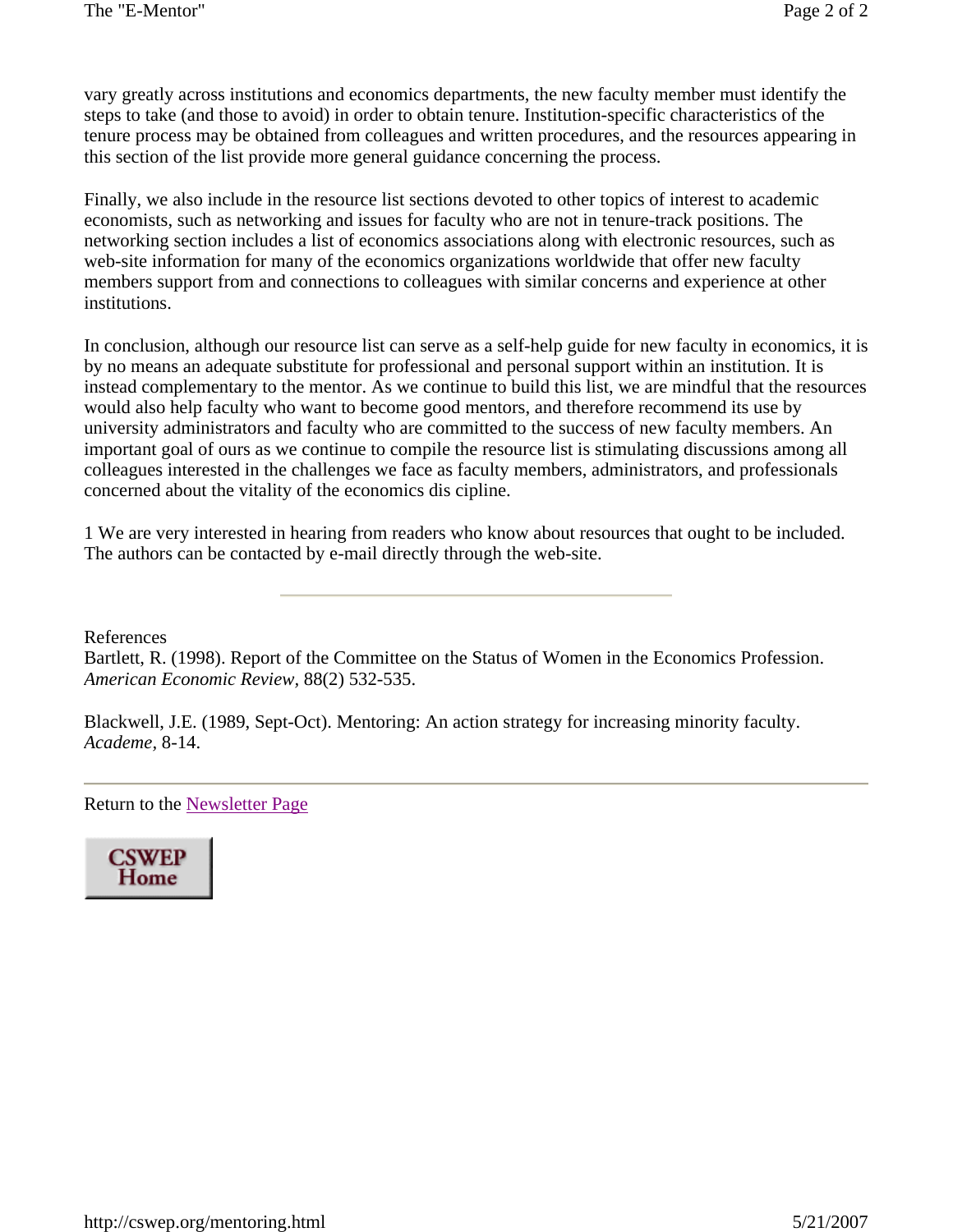#### **Reflections from 1998 CCOFFE Workshop Participants**

My team (Experimental Economics) was wonderful! Our facilitator Barbara was incredibly helpful. Our senior mentor, Betsy Hoffman, was everything a mentee could ask. She had tons of useful advice on how to play the academic game (and even some insight into the administrative side of the academy). Her substantive comments on our papers were extremely useful and her procedural suggestions about how to get grants, how to get papers published, etc., really helped me in planning my activities.

Many of the junior women had known each other before the experience (I knew three out of the other four members), but at this session we offered and pledged our time and energy to reading and giving feedback on each others' work, giving professional advice and help when asked, and even offering personal support. By the end of the conference I felt I had four colleagues who were "on my side," (five, counting Betsy) who I could ask to read and comment on my papers and who would give me their honest (and valued) opinions.

The group has kept in touch via monthly e-mail updates; one or two paragraph descriptions of what we've each done in the last month which are compiled and sent out to all of us. In addition, we've sent each other our papers, and I have gotten really useful feedback from them.

By far the most valuable part of the workshop for me was the ongoing academic connections I've made with my group members and mentor. Their help with my papers in progress has been invaluable.

| $\boxed{\phantom{a}}$ Rachel Croson |
|-------------------------------------|
| January 1998 Participant            |

CCOFFE is for Tea lovers too! This I discovered while serving the past summer in China as a Faculty Exchange Scholar for my University (the University of Illinois at Springfield). The March 1998 CCOFFE workshop was a major catalyst behind my decision to organize seminars for small groups of female undergraduate students of the Economics Institute at Heilongjiang University in Harbin, China. Though my contract called only for delivery of lectures, the CCOFFE workshop instilled in me a sense of responsibility to independently create opportunities for female students of economics. After weeks of observing only male students at the campus' computer labs which I frequented, I drew from the inspiration of the CCOFFE workshop and mobilized weekend seminars on accessing Economics information using the Internet for female students. They were so thirsty for knowledge, that once I introduced them to a few technical tools, they were forging ahead and vigorously exploring Economics sites in cyberspace on their own. The CCOFFE workshop participants, particularly Professors Allen, Ferber, Pozo and Ziegert, established a momentum that I plan to capitalize on during my service as a Fulbright Scholar at Sofia University in Bulgaria in the Spring of 1999; I hope to once again share what I learned at the CCOFFE workshop with our promising female economists abroad. Thank you.

> Nancy J. Scannell 1998 Midwest Participant

Before I went, I was a little unsure about what the CCOFFE workshop would entail and how it would affect my work as an economist. Now, I'm happy to say that both the workshop and the subsequent contact with my teammates has been extremely helpful and rewarding. I came away from the workshop with a lot of useful advice, including some from Dan Newlon about writing a grant for NSF which I was able to use soon after (and I actually got the grant!). The benefits continued and maybe even increased after the workshop ended. My fellow team members and I email each other every month (and sometimes more frequently), we've read each other's work and given comments, and we've organized a session of each other's papers at the APPAM meetings. Altogether I think we've been a very successful group: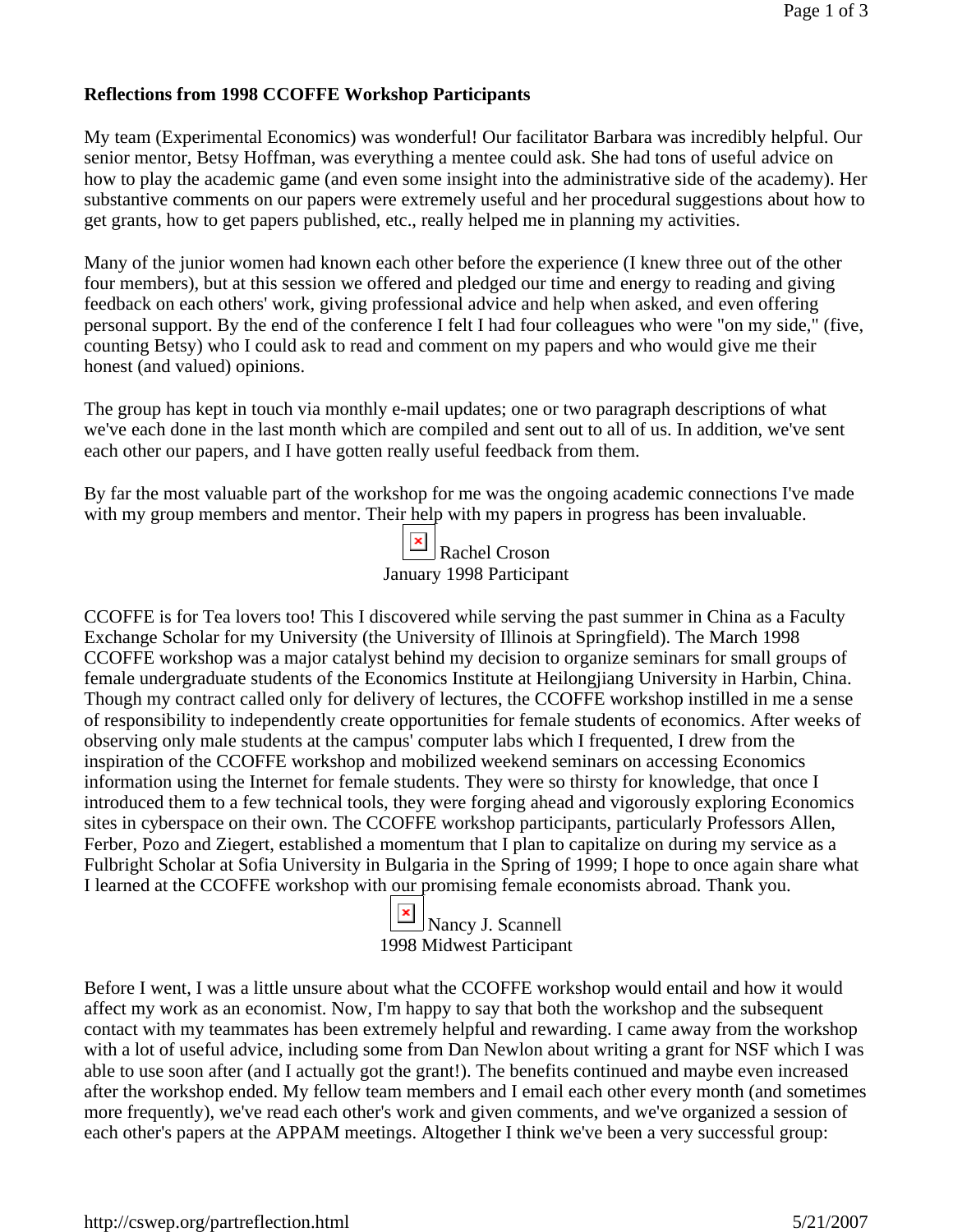since January we've submitted several grants (and some have been funded), made significant progress in our research, had papers accepted, received a bunch of revise-and-resubmits, and participated in various conferences. For me the benefits of this workshop have been numerous: I not only have received a great deal of very valuable advice, but I've also gained a set of incredibly supportive colleagues across the country.



Thank you for organizing the workshop! It has made a real difference in my research. I am one of the experimental group members. After the conference, we have been emailing each other about our work and life once a month. We sent each other papers and work in progress for comments and always got very good and detailed comments. When I got rejection from journals I also got advice from team members on the possible outlets for the next submission. It feels great to have five other bright colleagues who really understand and care about what you are doing. This is one of the most beautiful things in my professional life. I love my team!

| $\boxed{\blacksquare}$ Yan Chen |
|---------------------------------|
| January 1998 Participant        |

I really value the supportive relationship that my group from the CCOFFE workshop has maintained since last January. We have all especially benefited from the supportive mentoring of our group's senior faculty member, Kala Krishna. I'm sure we are all more confident as a result of the workshop and will be more successful researchers in the future. In addition, the workshop emphasized our need to be supportive of our fellow female economists.

| $\mathbb{E}$ Leslie Marx |
|--------------------------|
| January 1998 Participant |

The CCOFFE workshop was a tremendous help in developing networking and grant-writing skills. Kala's tips, including the one on creating a mailing list for working papers that includes the references cited in it, and her constant encouragement to our team to publish and to present in conferences have proven very valuable to me. While our team consisted of diverse areas of specializations, we still keep each other apprised of our activities on a regular basis.



Since January, I've enjoyed a regular correspondence with my Team Four team mates and leader. It's been wonderfully encouraging to hear from them every month, with news of both personal and professional goings-ons. I think we've been very successful in our group efforts - there's been a lot of commenting on each other's research papers and grant proposals, and we've even organized our own "Economic Policies Affecting Employment" session at the upcoming APPAM conference in New York.



I was a CCOFFE participant at the annual meetings last year. The workshop and my ongoing communications with other CCOFFE participants and facilitators has been extremely helpful. Several of my recent successes that have been enhanced by my learning from the experiences of other CCOFFE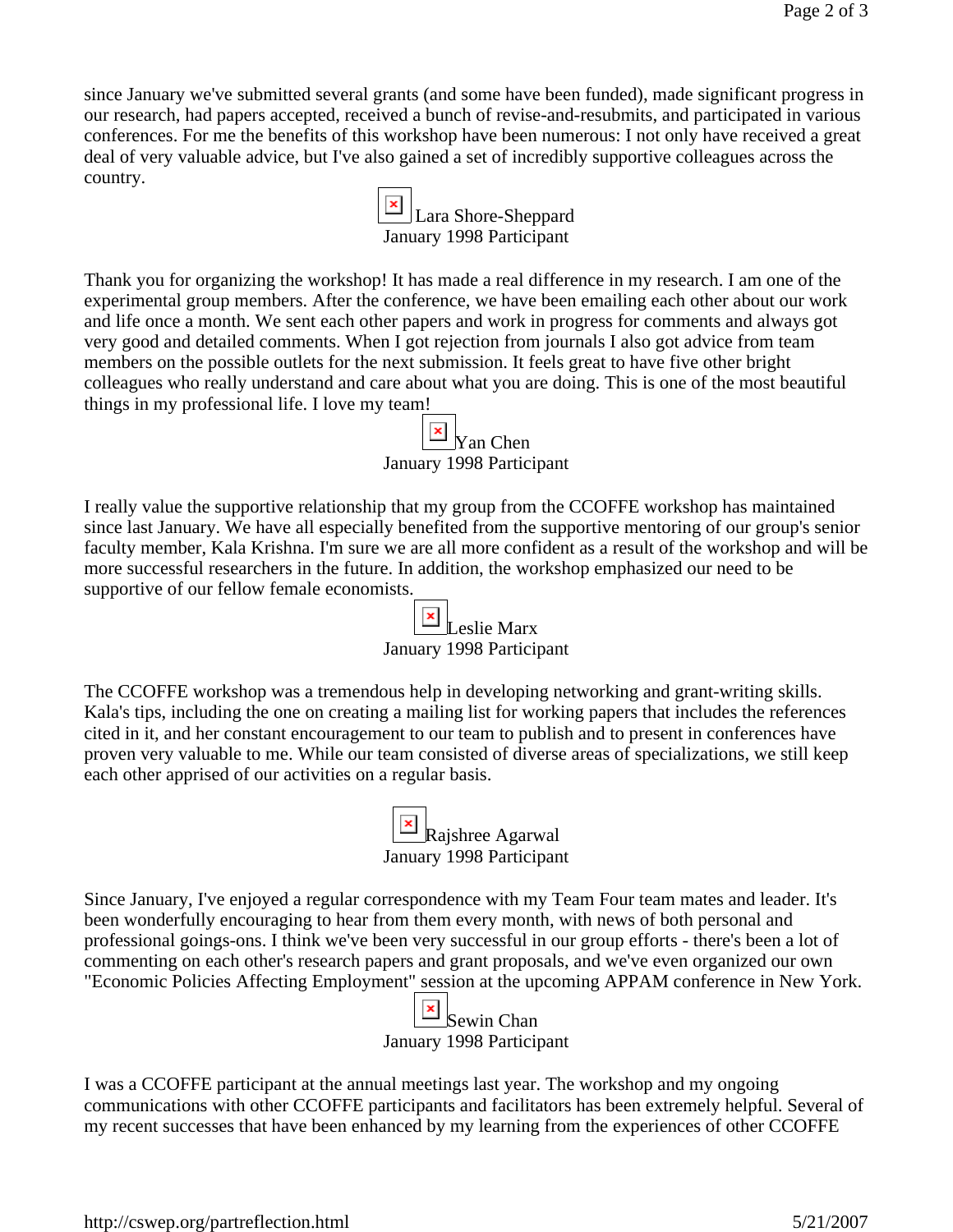participants include: paper revisions that have lead to publications, acceptances to NBER Summer Institute and AEA session, and a job change to the University of Minnesota, Department of Applied Economics.

| $\boxed{\mathbf{x}}$ Pamela J. Smith |
|--------------------------------------|
| January 1998 Participant             |

I have really enjoyed by CCOFFE experience. The workshop itself was quite useful, but the connection with my team has been the most rewarding. At the beginning of each month we correspond and share our successes, our problems, and our goals for the months ahead. I can't help but be motivated and inspired by the great things the women on my team are doing. The team's activities extend beyond the monthly email. To name just a few, our team has put together a session at the APPAM meetings, we read drafts of papers and grant proposals for each other, and help one another make connections with others in the field.

> **x** Jeanne Ringel January 1998 Participants

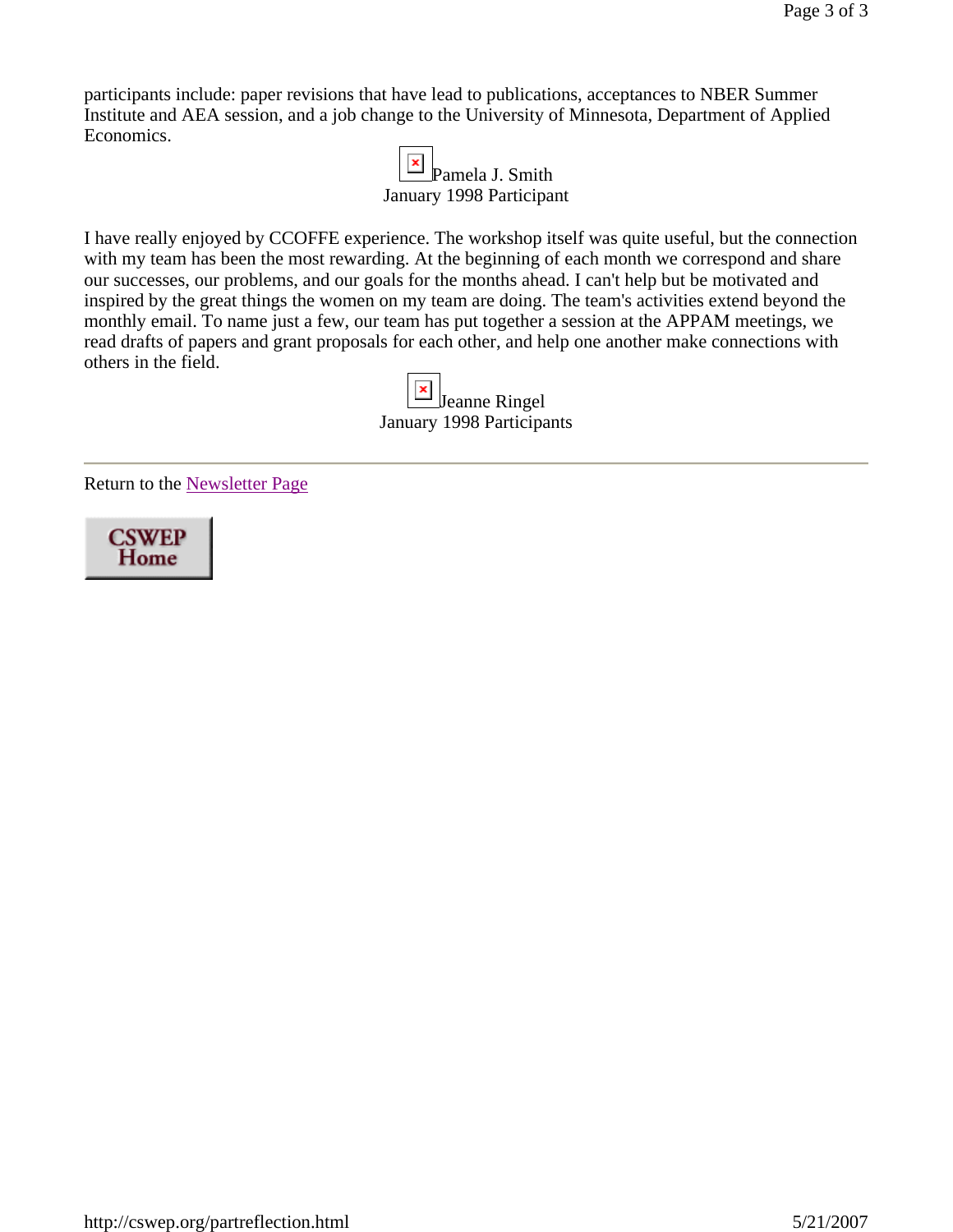#### **CSWEP Activities at the 1999 AEA Meeting January 2-5, 1999 - New York, NY**

### **Business Meeting and Reception**

- Date: Sunday, January 3
- Time:  $4:45$  PM  $5:00$  PM
- Location: Hilton/Clinton Suite
- 5:00 PM 5:45 PM First Elaine Bennett Award Announcement and Lecture A reception will follow in the Madison Suite until 7:30 PM.
- <sup>z</sup> 5:45 PM 6:00 PM Announcement of the First Carolyn Shaw Bell Award

## **Hospitality Room**

- Day: Sunday, Monday and Tuesday
- Time: January 3 and January 4 from 7:30 AM until 4:00 PM January 5 from 7:30 AM until noon
- Location: Hilton/Gibson Suite The hospitality room will be open on Sunday, January 3, and Monday, January 4, from 7:30 AM until 4:00 PM and on Tuesday, January 5 from 7:30 AM until noon. A complimentary continental breakfast will be available from while supply lasts. Beverages will be available in the afternoon from 1:30-3:30 PM.

#### **Women on the Run Fun Run**

- Day: Monday, January 4
- $\bullet$  Time: 5:00 PM
- Location: Meet in the lobby of the NY Hilton and Towers to proceed on a course in Central Park. Participants must sign a waiver form.

#### **CSWEP Roundtable Furthering Women's Careers in Economics: It Takes a Grant**

- Date: Tuesday, January 5
- $\bullet$  Time: 10:15 AM
- Location: Hilton/Murray Hill A
- Panel includes: Robin L. Bartlett, Chair (Denison University), Andrea Ziegert (Denison University), Beth Allen (University of Minnesota), Rebecca Blank (Council of Economic Advisors), Joyce Jacobsen (Wesleyan University), Dan Newlon (National Science Foundation), Sewin Chan (Rutgers University), Usha Nair (Georgia Institute of Technology), Anne Piehl (Harvard University), Laura Razzolini (University of Mississippi), Gretchen Kalsow (University of Virginia)

# **CSWEP Gender-Related Sessions**

#### **Women in Academe**

- Date: Sunday, January 3
- $\bullet$  Time: 2:30 PM
- Location: Hilton/Rendezvous Trianon
- Chair: Robin Bartlett (Denison University)
- Papers: Donna Ginther (Washington University) and Kathy Hayes (Southern Methodist) University) "Gender Differences in Career Paths in the Humanities"; John M. McDowell (Arizona State University), Larry D. Singell (University of Oregon) and James P. Ziliak (University of Oregon) "Cracks in the Glass Ceiling: Gender and Promotion in the Economics Profession"; Emily P. Hoffman (Western Michigan University) "Faculty Gender Discrimination Revisited";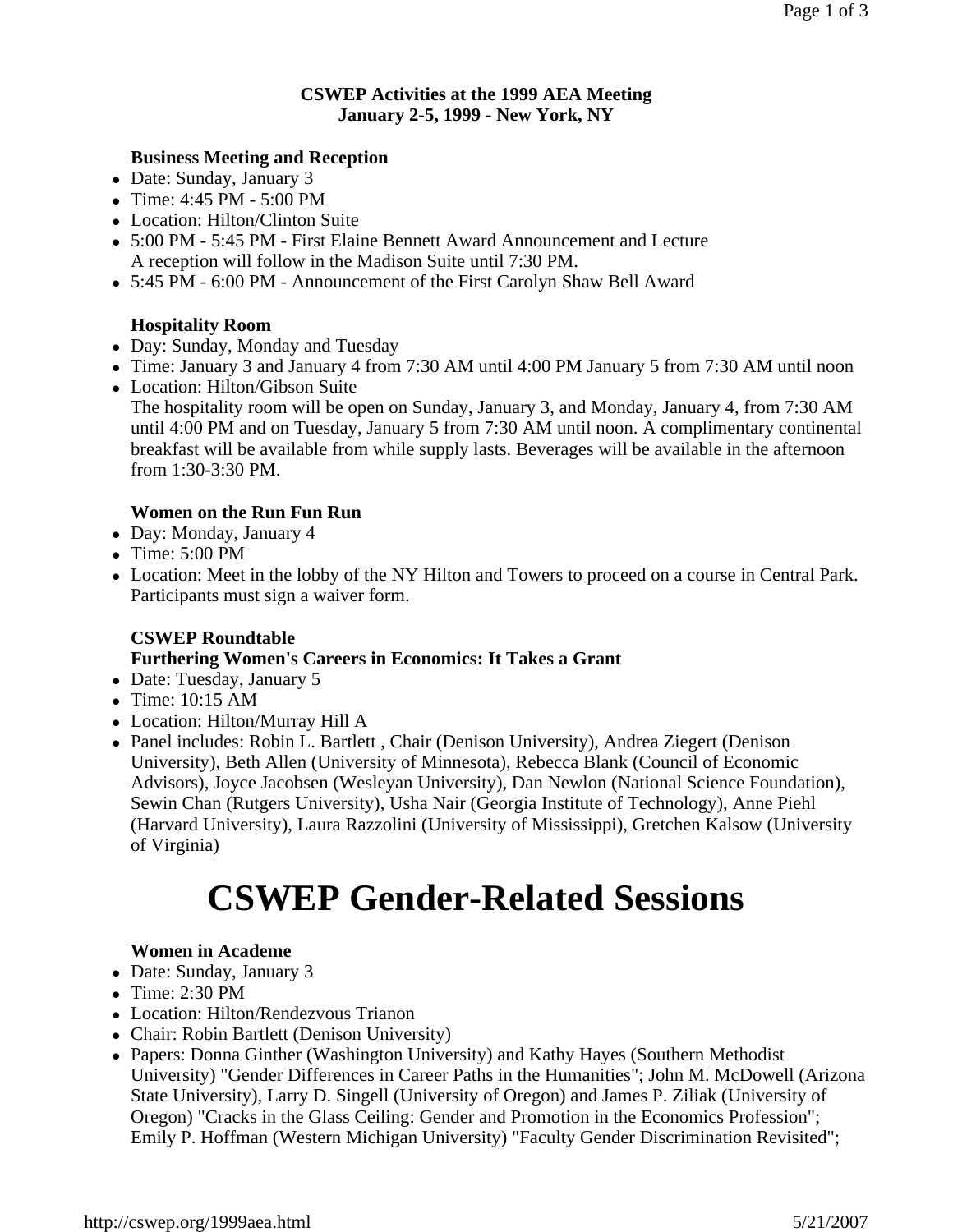Andrea L. Ziegert (Denison University), Marci McCaulay (Denison University) and Robin L. Bartlett (Denison University) "Mentoring Women in Economics: Impact on Career Development and Self Confidence in Economics".

• Discussants: Anne E. Preston (University of Stony Brook), James Monks (Mount Holyoke College), Julie L. Hotchkiss (Georgia State University), Judith M. Fields (Lehman College)

#### **Gender Differences in Valuation, Time Preference, and Risk Attitudes: Experimental Evidence**

- Date: Monday, January 4
- $\bullet$  Time: 2:30 PM
- Location: Petit Trianon
- Chair: Catherine Eckel (Virginia Polytechnic Institute and State University
- Papers: Kelly Brown (Georgia State University) and Laura Osborne Taylor (Georgia State University) "To Tell the Truth: Gender Differences in Actual and Stated Contributions to Public Goods"; Melonie Williams (US Environmental Protection Agency) "Gender Specific Discount Rates: Evidence from the Experimental Laboratory"; Hans Wolfgang Brachinger (University of Fribourg), Martin Brown (Swiss Federal Institute of Technology, Zurich), Matthias Gysler (Swiss Federal Institute of Technology, Zurich) and Renate Schubert (Swiss Federal Institute of Technology, Zurich) "Financial Decision Making: Are Women Really More Risk Averse?"; Melanie Powell (University of Leeds) and David Ansic (University of Leeds) "Gender Differences in Risk Behaviour in Financial Decision-Making: An Experimental Analysis".
- Discussants: Rebecca Luzardis (Miami University), Catherine Eckel (VPI), Tom Rietz (University of Iowa)

## **Gender and Bargaining**

- Date: Tuesday, January 5
- $\bullet$  Time: 8:00 AM
- Location: Hilton/Sutton Parlor Center
- Chair: Robert Pollak (Washington University)
- Papers: Lisa R. Anderson (College of William and Mary), Yana van der Meulen Rodgers (College of William and Mary), and Roger R. Rodriguez (Unidad de Apoyo Tecnico) "Some Cross-Cultural Evidence from Bargaining Experiments"; Nancy Buchan (University of Wisconsin) and Rachel Croson (University of Pennsylvania) "Gender and Culture: International Experimental Evidence from Trust Games";Susan E. Fleck (American University) "Introducing Power in Household Modeling: A Dynamic NonCooperative Bargaining Approach"; Susan K. Snyder (Virginia Polytechnic Institute and State University) "Legal Change, Social Norms, and the Married Women's Property Acts".
- Discussants: Lise Vesterlund (Iowa State), Sara Solnick (U. of Miami), Carol Scotese (VCU), Robert Pollak, (Washington University)

# **CSWEP Non-Gender Related Sessions**

#### **Immigration, Labor Markets, and Related Issues**

- Date: Sunday, January 3
- $\bullet$  Time: 10:15 AM
- Location: Nassau Suite A
- Chair: Henry Farber (Princeton University)
- Papers: Rachel Friedberg (Brown University) "Does University Students' Choice of Field of Study Respond to High-Skilled Immigration?"; Deborah Cobb-Clark (Australian National University) and Sherrie Kossoudji (University of Michigan) "Did Legalization Matter for Women? Amnesty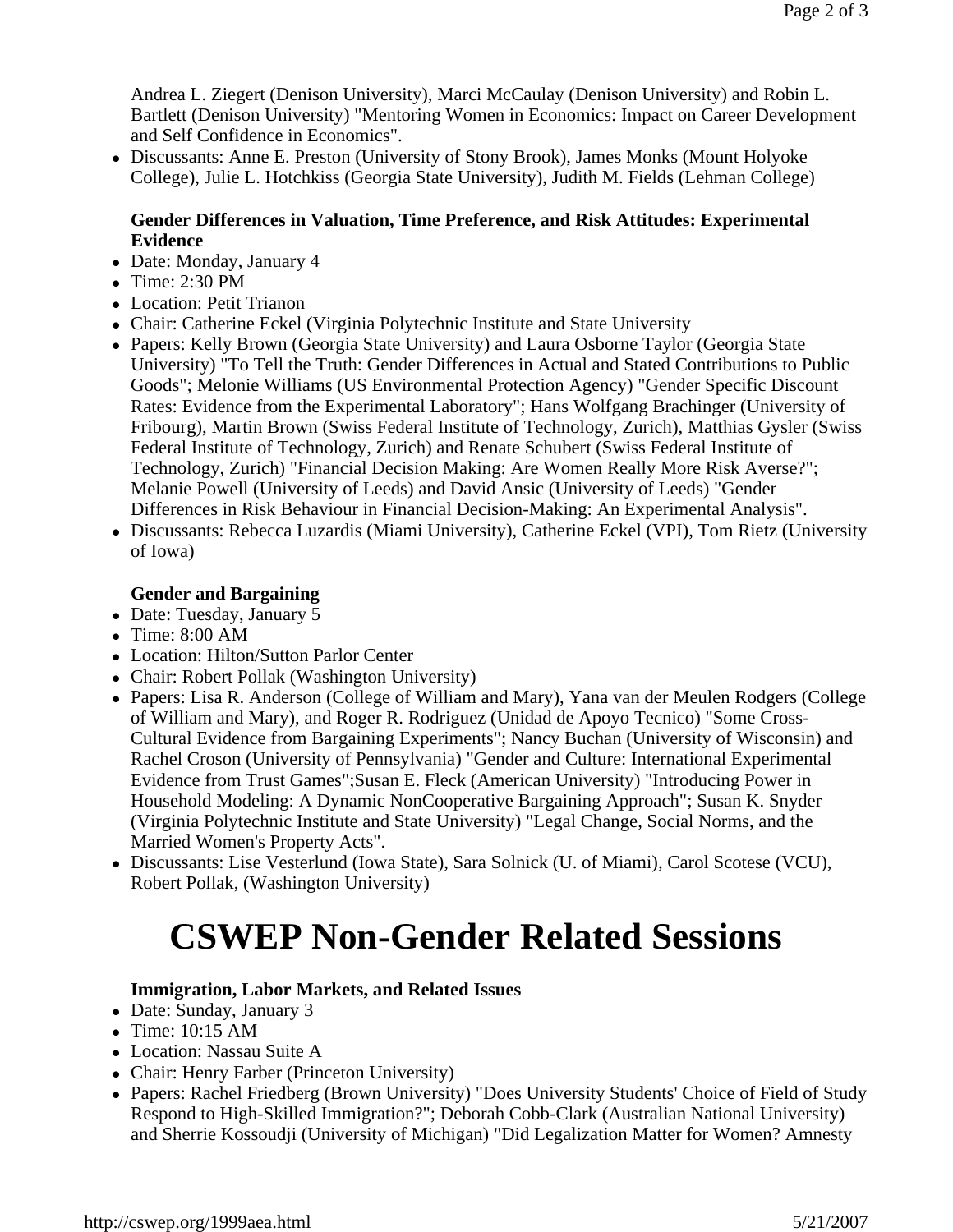and the Wages of Formerly Unauthorized Workers"; Tanja Blackstone (Naval Personnel Research and Development Center) and Lewis Smith (University of Mississippi) "The Effects of Immigration on the Employment of White, Black and Hispanic Females"; Linda Goldberg (Federal Reserve Bank of New York), Joseph Tracy (Federal Reserve Bank of New York) and Stephanie Aaronson (Federal Reserve Bank of New York) "Exchange Rates and Worker Adjustment: Evidence from Matched CPS Data"

• Discussants: George Borjas (Harvard University), Pinelopi Goldberg (Princeton University).

#### **Career Dynamics**

- Date: Monday, January 4
- $\bullet$  Time: 8:00 am
- Location: Sutton Parlor Center
- Chair: Joyce Jacobsen (Wesleyan University)
- Papers: Anne Preston (University of Stony Brook and Russell Sage Foundation) "Sex, Kids, and Commitment to the Workplace: Employers, Employees and the Mommy Track"; Anne Winkler (University of Missouri-St. Louis) and David Rose (University of Missouri-St. Louis) "Career Hierarchy in Dual-Earner Families"; Alison Booth (University of Essex and University of Amsterdam) and Marco Francesconi (University of Essex) "Career Mobility in 1990s Britain: Does Gender Matter?"; Sewin Chan (Rutgers University) and Ann Huff Stevens (Yale University) "Employment and Retirement Following a Late Career Job Loss".
- Discussants: Kristin Butcher (Boston College), Joseph Altonji (Northwestern University)

#### **Public Policy and Institutions in the Labor Market**

- Date: Monday, January 4
- $\bullet$  Time: 10:15 AM
- Location: Hilton/Clinton Suite
- Chair: Francine Blau (Cornell University)
- Papers: Tasneem Chipty (Ohio State University), Harriet Griesinger (Wellesley College), Magaly Queralt (Florida International University) and Ann Dryden Witte (Wellesley College, Florida International University, and NBER) "What is Happening to Families Receiving Cash Assistance? A Longitudinal Study of the Early Stages of Welfare Reform"; Marianne Page (University of California, Davis) and Joanne Spetz (Public Policy Institute of California) "Does the Minimum Wage Affect AFDC Caseloads?"; John Ham (University of Pittsburgh) and Lara Shore-Sheppard (University of Pittsburgh) "The Impact of Public Health Insurance on Employment Transitions"; Michael Baker (University of Toronto) and Nicole Fortin (University ofMontreal) "Women's Wages in Women's Work: A US/Canada Comparison of the Roles of Unions and 'Public Goods' Sector Jobs".
- Discussants: Anne Beeson Royalty (Stanford University ), Julie Hotchkiss (Georgia State University), Anne Piehl (Harvard University and University of California, Berkeley)

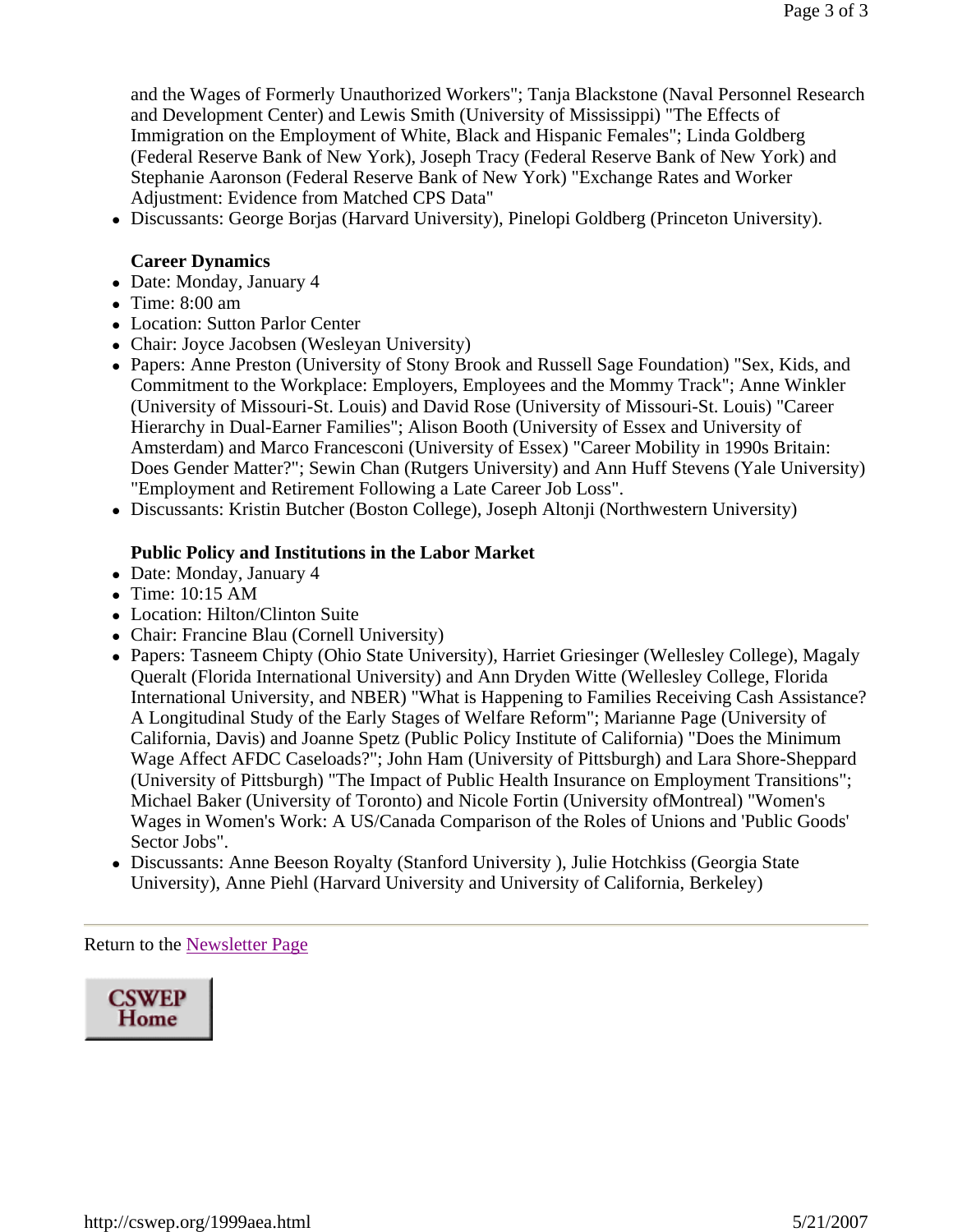## **CSWEP Policy Regarding Sessions at the American Economic Association and Regional Association Meetings**

Adopted September 25, 1998

CSWEP sponsors six sessions of papers at each annual meeting of the American Economic Association. Three paper sessions are usually gender-related and the other three are in a topic area that changes from year to year. Two CSWEP board members, or a CSWEP board member and an outside person, are put in charge of organizing each set of sessions. In addition, CSWEP sponsors two or more sessions at the regional meetings (Eastern, Midwestern, Southern, and Western) each year, in each case to be organized by the CSWEP regional representative (and their committee, if they have one). One of these sessions is generally gender-related and the other is in a subject area of the CSWEP regional representatives' choosing. Sessions generally have three or four papers and two to four discussants.

In each of these cases, CSWEP puts out a general call for abstracts to be submitted. The papers presented in the sessions will normally be selected from the submissions. Sometimes an organizer will solicit additional presenters to strengthen the theme of the session. At least one author must be a member of the association sponsoring the meeting, if so required.

CSWEP's major objective in organizing these sessions is to create an opportunity for junior women to present papers at economics meetings. Another of CSWEP's objectives is to give junior women an opportunity to meet and receive feedback from leading economists in their field. Towards these ends, the presenters at any CSWEP-sponsored session will typically be junior women. The term "junior woman" usually refers to a woman who is untenured, or who has received her Ph.D. less than seven years ago, but could refer to a woman who has not yet presented papers widely. Co-authors may be of either sex and may be junior or senior. Junior men may author papers in the gender-related sessions.

Discussants and chairs at the CSWEP-sponsored sessions will often be senior women or men. Discussants may also be drawn from the pool of submitters who were not chosen for paper presentation slots. The session organizers generally each chair a session. Session chairs are responsible for writing a short report on their session for publication in the CSWEP newsletter.

Two additional objectives of these sessions are to encourage quality research, particularly in the area of gender-related topics, and in general to encourage junior women to publish their research. In direct furtherance of these goals, the organizers of the AEA sessions have the responsibility of choosing a subset of the presented papers for publication in the AEA Papers and Proceedings - generally three papers from the gender-related sessions and three papers from the revolving topic area sessions. Paper presenters are notified of this possibility and must submit a paper of appropriate length by a November deadline in advance of the meetings in order for the paper to be considered.